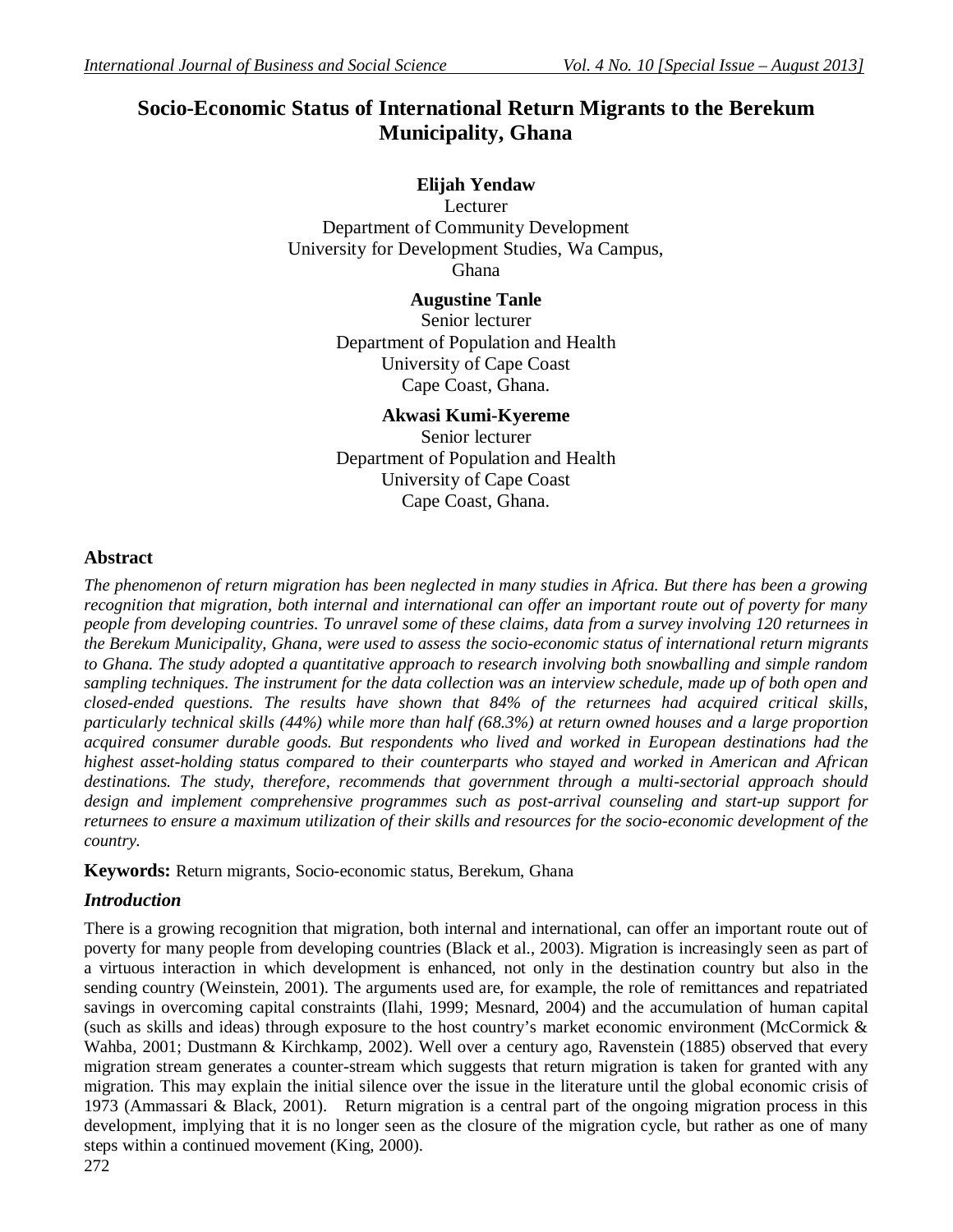It is this aspect of the contemporary form of international migration that has made it one of the thornier issues in international relations, especially since the beginning of the 1990s. It was a major theme of the G7 summit of the major industrialized countries held in London in July 1991 (Teitelbaum & Weiner, 1995). Although it is generally recognized that international migration and development are closely interconnected (Fischer, Martin & Straubhaar, 1997), the understanding of their relationship remains limited (Appleyard, 1992; Papademetriou & Martin, 1991). This is because both are highly dynamic and complex processes (Appleyard, 1992; Papademetriou & Martin, 1991). Massey et al. (1993) opined that the problem is also partly due to the fact that the theoretical base for understanding these forces remains weak. Meanwhile, the need to develop a thorough understanding of the migration-development linkage is very essential, particularly in an era characterized by increasing human mobility. Developing a sound policy on return migrants in particular will require a good knowledge of return migration including a deeper understanding of their socio-economic implications after return. This paper therefore explores the socio-economic status of international return migrants to Ghana using the Berekum Municipality as a case.

## *Conceptual and Theoretical Perspectives*

Migration may be defined as a temporary or permanent change in the usual place of residence across space in a given time period (Weeks, 1999). It has time and space dimensions which are often used to classify migrants. For instance, in terms of time, migration can be classified as seasonal or permanent, and spatially, it could be designated as internal or international while internal migration is further classified into four components namely, rural-urban, rural-rural, urban-rural and urban-urban (Weeks, 1999). International return migration, which is the focus of this paper, refers to the act of a person returning to his or her country of citizenship after having been international migrant in another country and who is intending to stay in his/her own country for at least one year (United Nations Statistics Division, 1998; IOM, 2004).

In the 1970s, the theories on return migration viewed the returnee as a migrant who returned home because of a failed migration experience that did not accomplish the desired outcome (Cassarino, 2004). For instance, the neoclassical migration model viewed the return decisions of migrants as the outcome of a failed migration experience which did not yield the expected benefits. In other words, in a neoclassical stance, return migration exclusively involves labour migrants who miscalculated the costs of migration due to imperfect information before departure and who did not reap the benefits of higher earnings. Return occurs as a consequence of their failed experiences abroad or because their human capital was not rewarded as expected.

However, the focus shifted by the 1990s. Return then was understood as a successful experience abroad where the migrant accomplished the goals of higher income and the accumulation of savings while remitting part of their income to the household; acquisition of higher education, skills, and foreign work experience; as well as the accumulation of social capital in the form of networks, values and attitudes (Cassarino, 2004). From the perspective of the new economics model, international migration and return is viewed as a calculated strategy that aims to mitigate credit market imperfections at origin in which migration serves to accumulate sufficient savings to provide the capital or at least the collateral required to obtain a credit for investment at home, in particular in business activities. Once migrants have achieved their target level of savings, they return to their home countries (Stark, 1991; Mesnard, 2004).

One of the most debated issues has been that of human capital gains for emigration countries through the return of migrants (Ammassari & Black, 2001; Hunger, 2004). The human capital model of socioeconomic attainment views migration as a form of investment whereby the individual initiates a geographical move with the expectation of drawing net cumulative gains over his or her working life (Wilson, 1985). Brain gain generally denotes expatriates returning from abroad with highly skilled technical or intellectual expertise, which creates a positive outcome because they often bring back skills and/or norms (Ardovino & Brown, 2008). Brain gain usually has a positive connotation in the literature because migrants can potentially bring back skills and/or norms and implement them in their home society. Gmelch (1980) has distinguished two perspectives from which this question may be measured or approached.

On the one hand, the actual social and economic status of returnees can be examined, looking at employment and housing, participation in associations, their earnings and savings, and ownership of capital assets. On the other hand, the return migrants own perceptions can be measured based on their degree of "satisfaction" or "dissatisfaction" after the migration experience.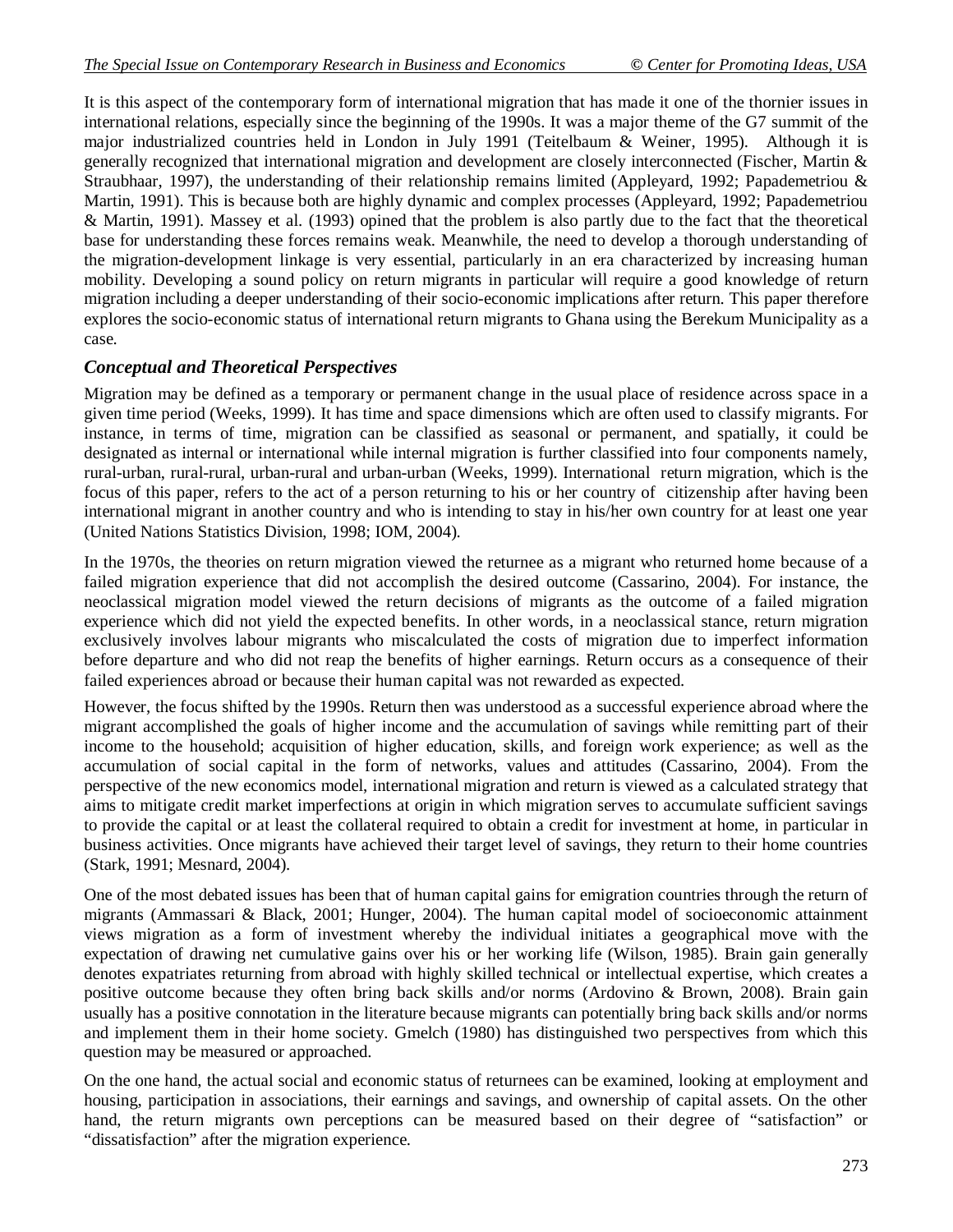This study adapts the causes and effects framework developed by King (2000). As it has already been observed, there is no one single holistic theory that explains international migration (Kritz et al*.*, 1981; Portes & Borocz, 1989; Massey et al*.*, 1993). The two key effects of return migration according to the causes and effects model relate to the human capital accumulated abroad through education, training and gain on-the-job skills and the financial capital that is channeled into the home region through remittances and savings. Even though the various propositions advanced in the causes and effects framework were found insightful, variables regarding the socioeconomic status of return migrants were not well articulated. In this regard, some variables which the original framework did not include as part of its analysis were added and these included assets and consumer durable goods, housing, occupational changes and the human capital accumulated abroad (Figure 1).

#### CAUSE FACTORS SOCIO-ECONOMIC STATUS



#### **Figure 1: Conceptual framework on return migration** Source: Adapted from King (2000)

As shown in Figure 1, the section labeled 'socio-economic status' explained most of the variables which are required for this study and are broadly categorized into economic and social factors. Within the context of this study, assets and consumer durable goods include all the wealth and property acquired by returnees while abroad and after their return. Housing deals with the type of houses the returnees are living in and their occupancy status.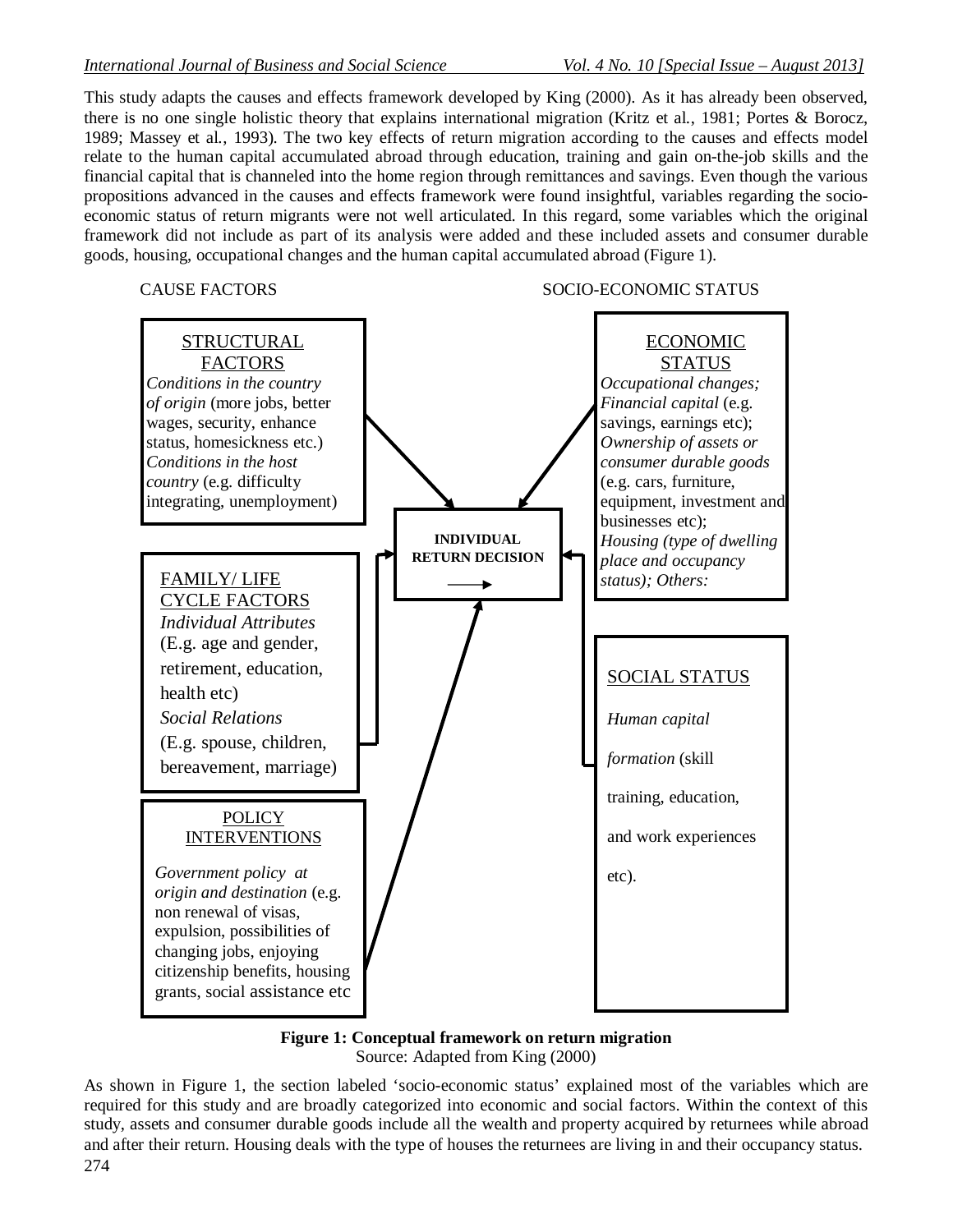The human capital of the returnees is composed of the formal education, work experience as well as the skills and know-how they have acquired overseas. Occupational changes on the other hand involve issues regarding the returnees' occupational outcomes after their return. That is, whether their occupational status has improved, remained unchanged or worsened after the return (issues of occupational mobility and fluidity). For instance, it is possible for a returnee to move from a production service occupation into trading or agricultural related occupation or to an occupation of similar status as the previous one.

## *Study Setting*

Geographically, Berekum Municipality is located in the Western part of the Brong-Ahafo Region in Ghana. It lies between latitude 7° 5' South and 8.00° North and longitudes 2° 25' East and 2° 50' West. The Municipality shares boundaries with the Wenchi Municipality and the Jaman Municipality to the Northeast and Northwest respectively, the Dormaa Municipality to the South and the Sunyani Municipality to the East (Figure 2).





Source: GIS unit of the Department of Geography and Regional Planning, UCC

Berekum Municipality lies in the semi-equatorial climatic zone which has mean monthly temperatures ranging between 23ºC and 33ºC with the lowest around August and the highest being observed around March and April. Relative humidity is high averaging between 75 and 80 percent during the rainy seasons and 70 and 80 percent during the dry seasons of the year which is ideal for luxurious vegetative growth. The soils are mostly forest ochrosols which are well-drained and therefore suitable for agricultural activities. The population of the Municipality for the periods 1984 and 2000 were 78,604 and 93,235 respectively. This gives an annual growth rate of 3.3% between 1984 and 2000. According to the 2000 population and housing census, about 51.4 percent of the total population were females while 48.6 per cent were males, giving a sex ratio of 94.4% males to 100 females. Financial institutions in the Municipality include Ghana Commercial Bank, Agricultural Development Bank, Societie Generale-Social Security Bank and other Rural Banks. There are 74 public and private Junior High schools, eight Senior High schools/Technical Schools, one Teacher Training College and one Nursing Training College. The Municipal health service comprises the Ministry of Health, Mission and Private Hospitals and the community sector.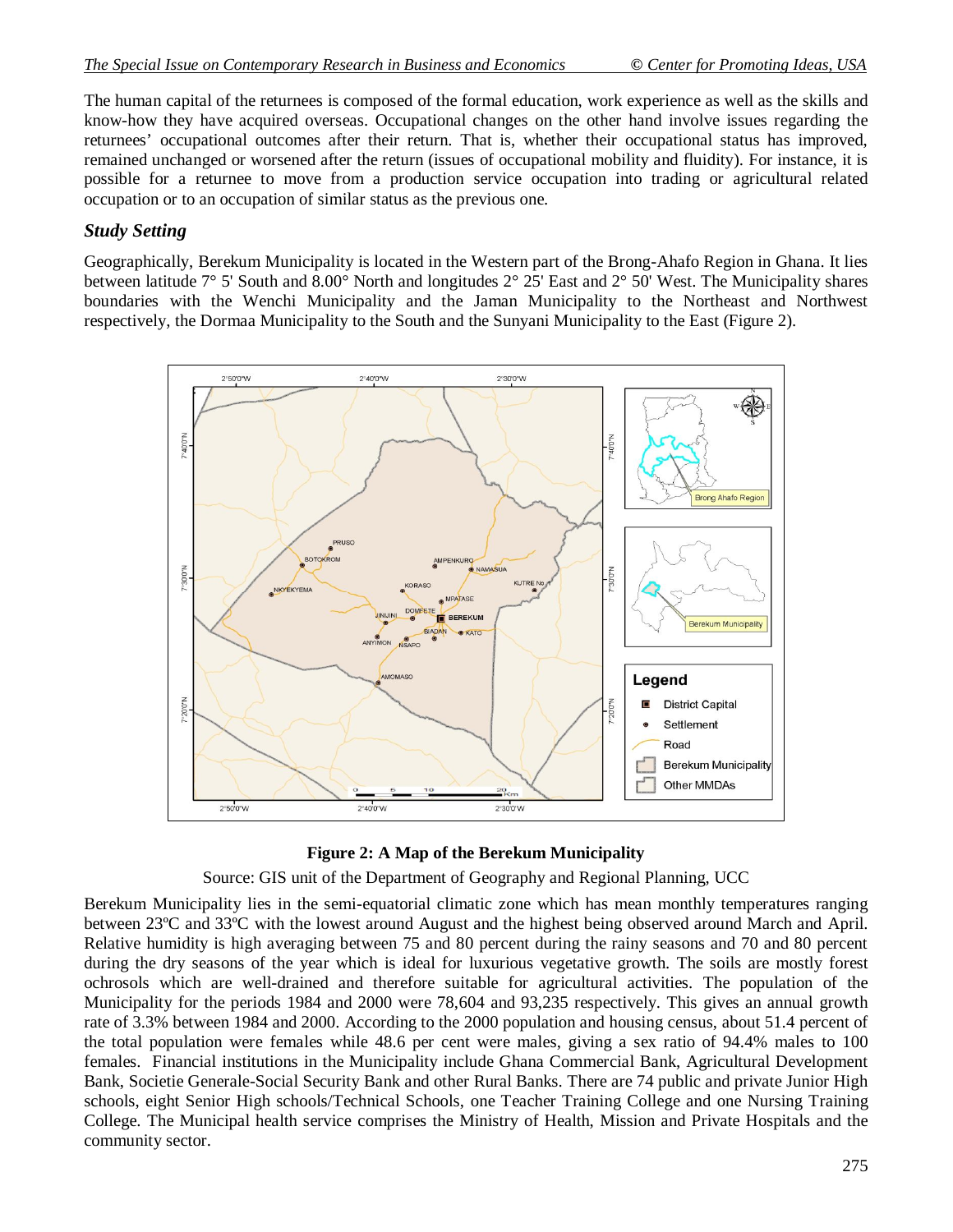Statistics from a Core Welfare Indicator Questionnaire in 2003 showed that the Berekum Municipality recorded the highest access to health care facilities in the Brong Ahafo Region. Given the favourable physical characteristics of the Berekum Municipality such as rainfall, temperatures, humidity and soils, the dominant economic activity in the area is agriculture (Ghana Statistical Service, 2002). It employs about 57 percent of the working population. Aside agricultural activities, the people are engaged in non agricultural occupations such as trading, small and large scale businesses, service related occupations, artisan and a few are into construction and manufacturing. Berekum was selected for this study because it is well noted nationwide for international migration and return (Anarfi, Awusabo-Asare, & Nsowah-Nuamah, 1999). International migration is generally considered as an integral part of livelihood and advancement strategies for most families in Berekum (Berekum Municipal Assembly, 2007).

## *Data and Methods*

The total number of return migrants found in the Berekum Municipality as at the time of the fieldwork was 204. This was obtained through a list compiled during a reconnaissance survey through the snowballing approach. Out of the 204 returnees identified, about two thirds (120) were selected for the investigation due to logistical and resource constraints**.** The unit of analysis for this study was the individual returnee aged 18 years and above. The rationale for interviewing people aged 18 years and above is that in Ghana 18 years is the age of maturity and consent (Constitution of the Republic of Ghana, 1992). The instrument used to collect the data from the field for the study was an interview schedule which covered the socio-demographic characteristics of the respondents, their human capital formation, housing (type of dwelling and occupancy status) and consumer durable goods acquired prior to and after migration. The sampling procedure used for the study was simple random, specifically, the lottery method. The main method used in the data collection was a structured interview and this was done using interview schedules. The fieldwork took place between March and April 2011. The respondents were contacted at home or workplaces based on their names and addresses collected during the reconnaissance survey.

The Statistical Product and Service Solution (SPSS) version 16 was employed to process and analyze the data. Specifically, descriptive as well as inferential statistical techniques such as chi-square were employed in the data analysis. The economic status of the returnees was assessed by looking at their asset-holding status as against their length of stay abroad. Length of stay abroad was the independent variable and asset status as the dependent variable. One main challenge encountered in the study was that there was no database on return migrants in the Municipality. To identify the return migrants therefore, the snowballing technique was employed which involved walking from one point to the other within the Municipality.

## *Results*

## **Socio-demographic characteristics of the respondents**

The results revealed that the respondents were mostly males (83%), who were young (68 per cent were 20-39 years) and were married (50%). This was consistent with previous findings by Anarfi et al. (2003) who opined that most return migrants to Ghana were young and were in their active ages who could be useful for the socioeconomic development of the country. The fact that half of the respondents were married was expected in view of the observation that a large proportion (68%) of them were aged 20-39 years, the age at which it is considered ideal for people to marry (Anarfi et al*.*, 2003). The analysis, however, appears to be at odds with Zlotnik (2003) and Twum-Baah (2005) observation that feminized migration is increasing in Africa as a result of higher levels of education for women and changing social norms. The disparity in male- female ratio could, however, be explained by what Anarfi et al*.* (1999) had observed that as custom requires, most females prefer to stay behind while their male partners emigrate and remit home.

The results further showed that a higher proportion (42%) of the returnees had attained Senior High/Vocational/Technical education while about a quarter had Tertiary level education. The respondents were mostly Christians (91%) which was in consonance with results from the 2000 Population and Housing Census report of Ghana which indicated that majority of Ghanaians were Christians (69%) (Ghana Statistical Service, 2002). The results also suggest that about six out of ten of the return migrants were more likely to be traders or artisans. Some returnees did not stay long at their various destinations while others did. Table 1 indicates that about eight out of ten return migrants mentioned that they have stayed at their destination for between five and nine years while 25 per cent said they have stayed for a period of ten years or more.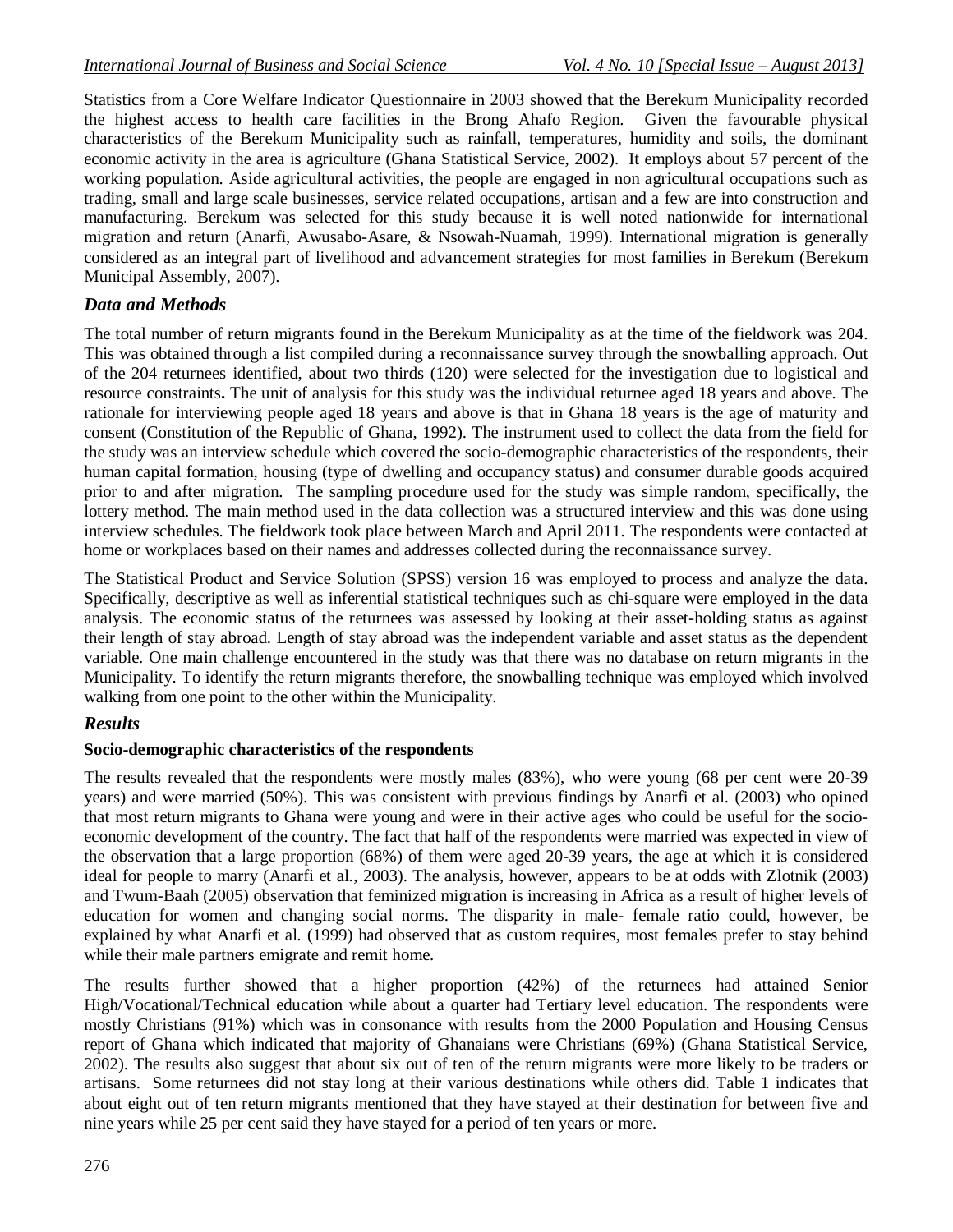| Background characteristics        | Frequency | Percentage |  |
|-----------------------------------|-----------|------------|--|
| <b>Sex</b>                        |           |            |  |
| Male                              | 99        | 82.5       |  |
| Female                            | 22        | 17.5       |  |
| Age                               |           |            |  |
| 20-29                             | 40        | 33.3       |  |
| 30-39                             | 41        | 34.2       |  |
| 40-49                             | 26        | 21.7       |  |
| $50+$                             | 13        | 10.8       |  |
| <b>Marital status</b>             |           |            |  |
| Never married                     | 44        | 35.8       |  |
| Married                           | 59        | 50.0       |  |
| Separated                         | 14        | 11.7       |  |
| Widowed                           | 3.0       | 2.5        |  |
| <b>Highest level of education</b> |           |            |  |
| Primary School                    | 8.0       | 6.6        |  |
| Junior High/Middle Sch.           | 36        | 30.0       |  |
| Senior High/Tech./Voc.            | 50        | 41.7       |  |
| Tertiary                          | 26        | 21.7       |  |
| <b>Religious affiliation</b>      |           |            |  |
| Traditional                       | 4.0       | 3.3        |  |
| Christianity                      | 109       | 90.8       |  |
| Islam                             | 6.0       | 5.1        |  |
| Others                            | $1.0\,$   | 0.8        |  |
| <b>Current occupation</b>         |           |            |  |
| Public/civil servants             | 13        | 10.8       |  |
| Trading                           | 43        | 35.9       |  |
| Artisan                           | 28        | 23.3       |  |
| Farming                           | 14        | 11.7       |  |
| Unemployed                        | 16        | 13.3       |  |
| Others                            | $6.0\,$   | $5.0\,$    |  |
| Length of stay abroad             |           |            |  |
| $5-9$                             | 90        | 75         |  |
| $10 - 14$                         | 18        | 15         |  |
| $15+$                             | 12        | $10\,$     |  |
| Total                             | 120       | 100.0      |  |

|  |  |  | Table 1: Socio-demographic characteristics of return migrants |  |  |
|--|--|--|---------------------------------------------------------------|--|--|
|  |  |  |                                                               |  |  |

Source: Fieldwork, 2011

#### **Socio-economic status of return migrants**

Migration has been considered as one of the avenues for improving upon the socio-economic conditions of individuals and families in areas that are poorly endowed with resources (Anarfi et al., 1999).

To ascertain this, data were gathered on the returnees' ownership of consumer durable goods and household assets, issues regarding occupation and housing, and the human capital accumulated while abroad. This was assessed by looking at the returnees' socio-economic situation before and after migration.

#### **Educational level and skills acquired prior to departure and after return**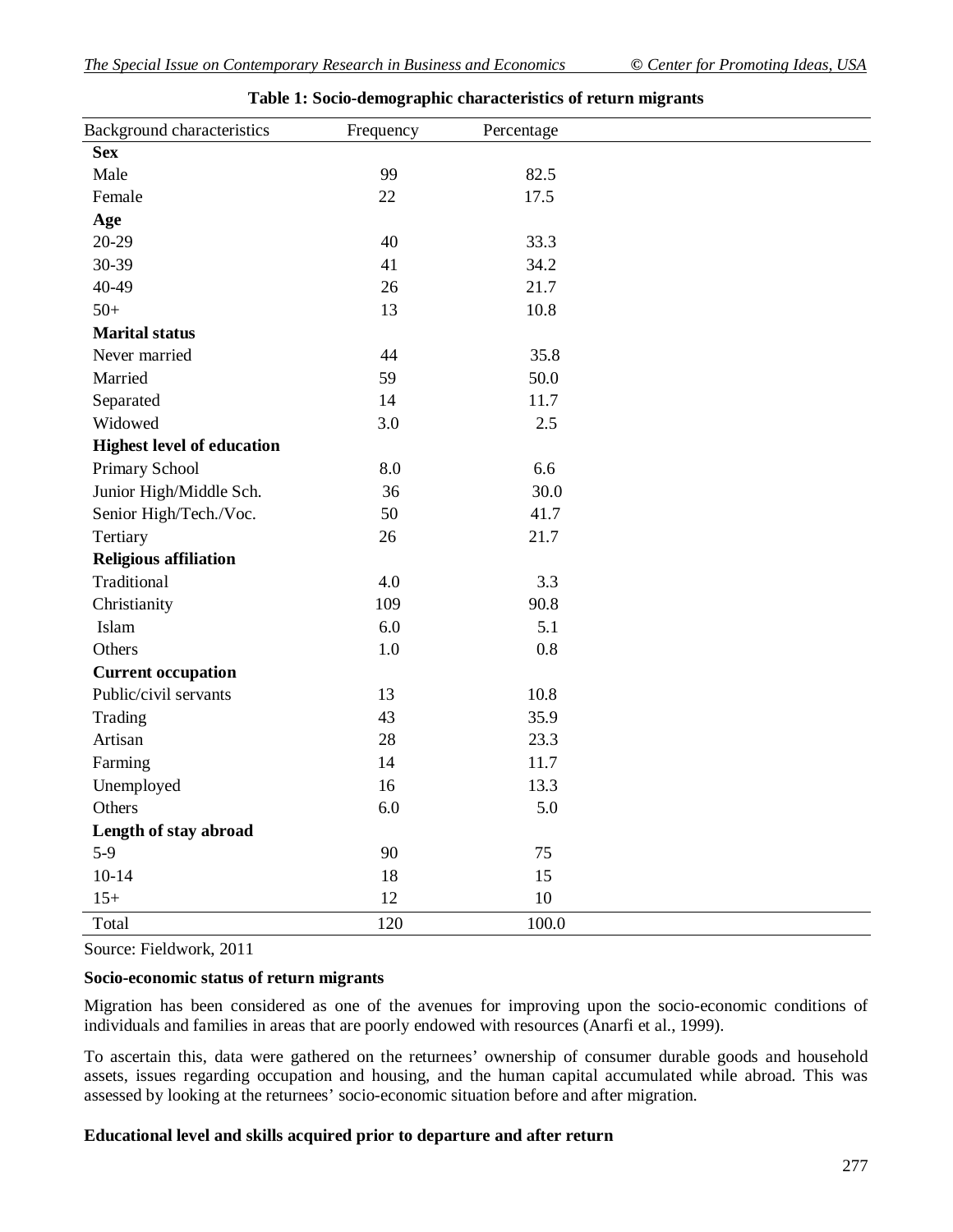Most studies involving international migration and human capital formation of migrants had been very contradictory. While some studies have revealed a positive association between the two, others found no significant relationship between them. The results in Table 2 indicate that before departure, about 40% of the respondents had Junior High School education followed by those with Senior High School education (26%). Regarding those respondents with junior high level education, 42.4% were males while 24% were females. Of those with Senior High level Education, 25.3% were males while 28.6% were females. After their return, the results revealed that some of the return migrants had acquired additional degrees and qualifications. For instance, whereas none of the respondents had master's degree before their departure, the results showed that 15.2% males as against 9.2% females acquired masters' degrees abroad and the number of returnees with first degrees and diplomas increased phenomenally. That is, those with their first degrees rose from 8.4% to 17% and those with diplomas rose from 18.3% to 24.1% after the return.

Comparing the current data with that of the period before departure, it is clear that the educational level of some of the returnees have improved significantly even though about a third (32.1%) still returned with Junior High level Education. In fact, the present evidence partially supports studies by Anarfi et al. (2003) and Sjenitzer (2002) whose findings reported a positive association between international migration and higher education. The current findings have also reflected national demographics where a higher proportion of males than females attained higher education (Ghana Statistical Service, 2002).

| <b>Education and skills</b> |         | Before departure |         |        | After return |        |  |
|-----------------------------|---------|------------------|---------|--------|--------------|--------|--|
|                             | Male    | Female           | Total   | Male   | Female       | Total  |  |
|                             | $(\% )$ | (% )             | $(\% )$ | $(\%)$ | (% )         | $(\%)$ |  |
| <b>Educational level</b>    |         |                  |         |        |              |        |  |
| Primary                     | 7.1     | 14.3             | 8.3     | 4.0    | 12.6         | 7.2    |  |
| JHS/MS                      | 42.4    | 23.8             | 39.2    | 33.0   | 21.0         | 32.1   |  |
| SHS/Tech                    | 25.3    | 28.6             | 25.8    | 8.1    | 26.0         | 9.8    |  |
| Diploma                     | 17.1    | 23.8             | 18.3    | 23.3   | 20.8         | 24.1   |  |
| First degree                | 8.1     | 9.5              | 8.4     | 16.4   | 10.3         | 16.8   |  |
| <b>Masters</b>              | 0.0     | 0.0              | 0.0     | 15.2   | 9.3          | 8.2    |  |
| PhD                         | 0.0     | 0.0              | 0.0     | 1.0    | $0.0\,$      | 1.8    |  |
| <b>Skills acquired</b>      |         |                  |         |        |              |        |  |
| Artistic skills             | 50.7    | 47.5             | 49.4    | 12.0   | 11.8         | 12.0   |  |
| Technical skills            | 23.9    | 25.0             | 24.1    | 51.8   | 28.9         | 44.0   |  |
| Entrepreneurial and         |         |                  |         |        |              |        |  |
| managerial skills           | 16.2    | 17.0             | 16.7    | 25.3   | 20.9         | 31.0   |  |
| Social work                 | $0.0\,$ | $0.0\,$          | $0.0\,$ | 7.3    | 21.8         | 3.0    |  |
| Industrial skills           | 0.0     | 0.0              | 0.0     | 2.4    | 15.7         | 8.0    |  |
| Others                      | 9.2     | 10.5             | 9.8     | 1.2    | 0.9          | 2.0    |  |
| Total                       | 100.0   | 100.0            | 100.0   | 100.0  | 100.0        | 100.0  |  |

| Table 2: Educational level and skills acquired prior to departure and after return by sex |  |  |
|-------------------------------------------------------------------------------------------|--|--|
|                                                                                           |  |  |

Source: Fieldwork, 2011

Migration optimists are of the view that migrants through international migration bring back critical skills and experiences which are useful for the developing world. Within the context of this study, skills refer to any formal or informal capacity enhancing endeavour that is specifically geared toward the acquisition of expertise in a particular vocation or profession. Such skills acquisition could cover broad areas including artistic skills (e.g. designing, tailoring and sculpture); specialized technical skills (e.g. construction and metal work); skills in social work (e.g. laundry, child care, aged care, cleaning, and home management); industrial skills (e.g. processing and packaging) as well as entrepreneurial and managerial skills (e.g. investment, marketing and hotel management). Most of these skills are often acquired through on the job training. As part of a measure of the respondents' human capital formation, they were asked to indicate whether they had acquired any skills in Ghana prior to their departure and also whether they had some skills training abroad.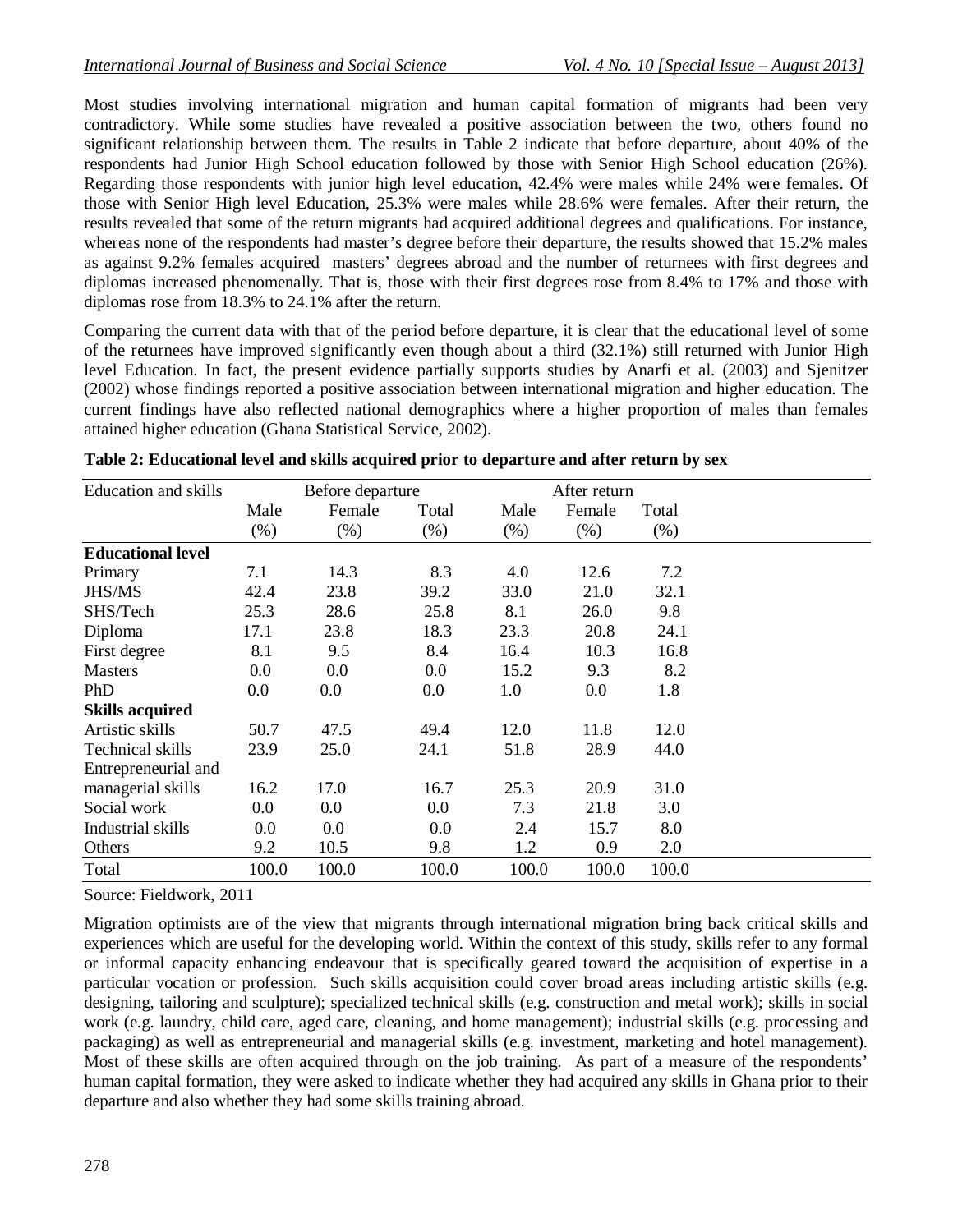Results from the survey showed that about 82% of the respondents said they did not acquire any skills training in Ghana before departure while after their return, a higher proportion (84%) said they had acquired some skills training abroad. With regard to the type of skills acquired, Table 2 revealed that the dominant skills gained before their departure was artisan (49.4%) such as carpentry, dressmaking and hairdressing but on return, over 40% of the respondents were equipped with specialized technical skills such as construction and metal works followed by entrepreneurial and managerial skills (31.0%). Of those with technical skills, 52% were males while 29% were females and of those with entrepreneurial and managerial skills, 25.3% were males while 21% were females (Table 2). The fact that males outnumbered their female counterparts among those who acquired technical and entrepreneurial skills was expected because jobs involving construction and other related occupations are often regarded as male oriented occupations because they require a lot of human brawn and risks taking. The above revelations are consistent with what Thomas-Hope (1999) and Taylor (1976) had observed among their study samples where most of the return migrants surveyed gained additional skills and capacities.

### **Occupational status prior to departure and after return**

Respondents were asked to indicate the type of occupations they were engaged in Ghana before their migration and after their return. Using the Ghana statistical Service (2002) classification of occupation, the analysis in Table 3 indicates that before the migration, about half (47.5%) of the males as against 57% of the females reported that they were unemployed followed by 22.2% males and 19.0% females who were artisans. After their return, the results revealed that about four out of ten males as against two out of ten females were traders, and the number of unemployed before departure declined appreciably to 12.1% males and 19.0% females (Table 3). The number of respondents who were engaged in farming activities before their departure also increased after return (12.0 per cent). The above evidence finds credence in the observation made by Arif and Irfan (1997) who found that migrants on return are normally able to move out of production service occupations into business and agricultural occupations largely as a result of their experience abroad.

| Occupation   |        | Before departure |        |       | After return |       |  |
|--------------|--------|------------------|--------|-------|--------------|-------|--|
|              | Male   | Female           | Total  | Male  | Female       | Total |  |
|              | $(\%)$ | $(\%)$           | $(\%)$ | (% )  | (% )         | (% )  |  |
| Trading      | 10.1   | 1.0              | 8.3    | 38.4  | 23.8         | 35.8  |  |
| Artisan      | 22.2   | 19.0             | 21.7   | 24.2  | 19.0         | 23.4  |  |
| Public/civil | 12.1   | 20.0             | 13.6   | 10.1  | 14.3         | 10.8  |  |
| Farming      | 5.1    | 1.0              | 4.2    | 10.1  | 19.0         | 11.7  |  |
| Unemployment | 47.5   | 57.0             | 49.2   | 12.1  | 19.0         | 13.3  |  |
| Others       | 3.0    | 2.0              | 3.0    | 5.1   | 2.0          | 5.0   |  |
| Total        | 100.0  | 100.0            | 100.0  | 100.0 | 100.0        | 100.0 |  |

#### **Table 3: Occupational status prior to departure and after return by sex**

Source: Fieldwork, 2011

## **Type of dwelling place and occupancy status prior to departure and after return**

The dwelling place of individuals is sometimes used as an indicator of the person's status. In view of this, the respondents were asked to indicate the type of houses they were staying in before migration and after their return. Table 4 revealed that before departure a significant proportion (68%) of the returnees were living in compound houses (an enclosed area with a group of buildings often owned by members of the same family) followed by apartments/flats (17%). After their return, about half were living in separate houses (bungalows); two out of ten were staying in compound houses while 18% were living in apartments/flats. The results depicted an improvement in the dwelling places of the respondents. According to Tiemoko (2003), one of the motives for migration among some migrants is to accumulate capital for housing. For instance, a study by Tiemoko (2003) on African migrants living in London and Paris confirms this when migrants repeatedly mentioned that their main reason for returning was to build a house in the country of origin. The present study (Table 4) revealed that before migration, more than half of the respondents were living in rent-free houses while about four out of ten were living in rented houses. After their return, about seven out of ten returnees owned houses. The present finding supports studies by Gmelch (1980) among returning Yugoslav workers and returning Philippinos where housing or the purchase of a building plot for a house was the most common form of investment.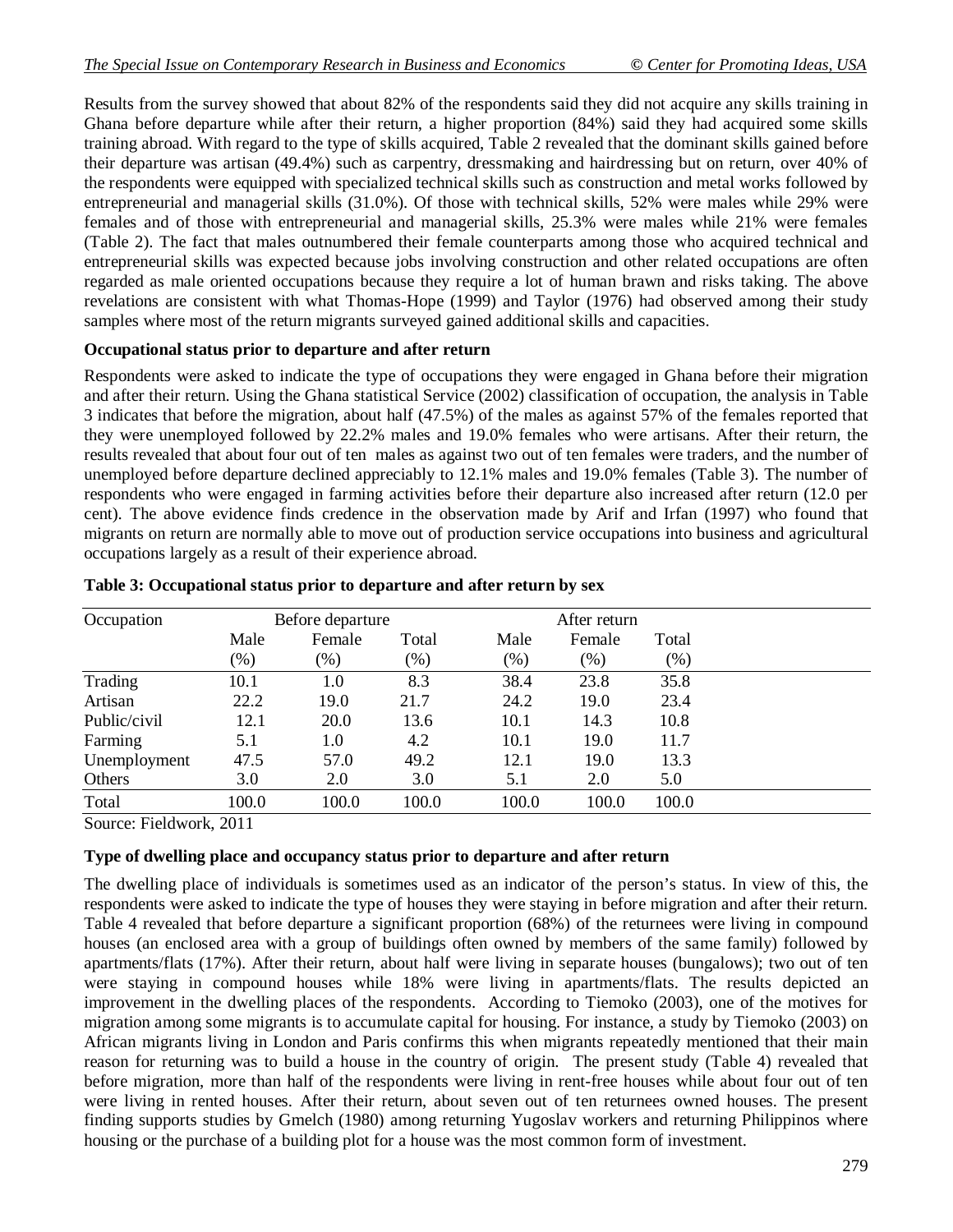| Dwelling and occupancy status | Before departure |            | After return |            |  |
|-------------------------------|------------------|------------|--------------|------------|--|
|                               | Frequency        | Percentage | Frequency    | Percentage |  |
| Type of dwelling place        |                  |            |              |            |  |
| Individual villa              | 8.0              | 6.7        | 10           | 8.3        |  |
| Apartment/flat                | 20               | 16.7       | 21           | 17.5       |  |
| Compound house                | 81               | 67.5       | 25           | 20.8       |  |
| Bungalow                      | 8.0              | 6.7        | 57           | 47.5       |  |
| Semi-detached                 | 0.0              | 0.0        | 5            | 4.2        |  |
| Others                        | 3.0              | 2.5        | 2            | 1.7        |  |
| <b>Occupancy status</b>       |                  |            |              |            |  |
| Owned                         | 4.0              | 3.3        | 82           | 68.3       |  |
| Rented                        | 46               | 38.3       | 11           | 9.2        |  |
| Perching                      | 2.0              | 1.7        |              | 0.8        |  |
| Rent-free house               | 62               | 51.7       | 19           | 15.8       |  |
| Gov't house                   | 5.0              | 4.2        | 5            | 4.2        |  |
| Others                        | 1.0              | 0.8        | 2            | 1.7        |  |
| Total                         | 100.0            | 100.0      | 100.0        | 100.0      |  |

### **Table 4: Type of dwelling place and occupancy status prior to departure and after return**

Source: Fieldwork, 2011

## **Ownership of consumer durable goods prior to departure and after return**

It has been indicated that, migrants after years of hard work and savings are able to acquire consumer durable goods and other property after their return (Black, King & Tiemoko, 2003). In this study, the respondents were asked to indicate the type of household assets and consumer durables goods acquired prior to their departure and after their return (Table 5). From the results, it was observed that generally, a higher proportion of their assets were acquired after their return.

| Item                 | Before departure | After return |
|----------------------|------------------|--------------|
|                      | $(\%)$           | $(\%)$       |
| Working television   | 25.5             | 74.4         |
| Refrigerator/freezer | 24.2             | 75.8         |
| Computer/laptop      | 18.2             | 81.8         |
| Washing machine      | 6.1              | 93.9         |
| Electric/gas stove   | 16.5             | 83.5         |
| Room furniture       | 31.4             | 68.6         |
| Bed &foam mattress   | 27.3             | 72.7         |
| Working camera       | 15               | 85           |
| Video deck/DVD       | 20.8             | 79.2         |
| Electric iron/fan    | 21.2             | 78.8         |
| Private car          | 6.3              | 93.7         |
| Commercial vehicle   | 7.9              | 92.1         |
| Motor bike           | 30.6             | 69.4         |
| Tractor              |                  | 100          |
| Provision store      | 4.0              | 96           |
| Hardware shop        | 6.7              | 93.3         |
| Savings account      | 22.5             | 77.5         |
| <b>Shares</b>        | 10.4             | 89.6         |
| Cooking utensils     | 17.8             | 82.2         |
| Grinding mill        |                  | 100          |
| Others               | 7.6              | 92.4         |

| Table 5: Ownership of consumer durable goods prior to departure and after return |  |  |  |  |
|----------------------------------------------------------------------------------|--|--|--|--|
|                                                                                  |  |  |  |  |

Source: Fieldwork, 2011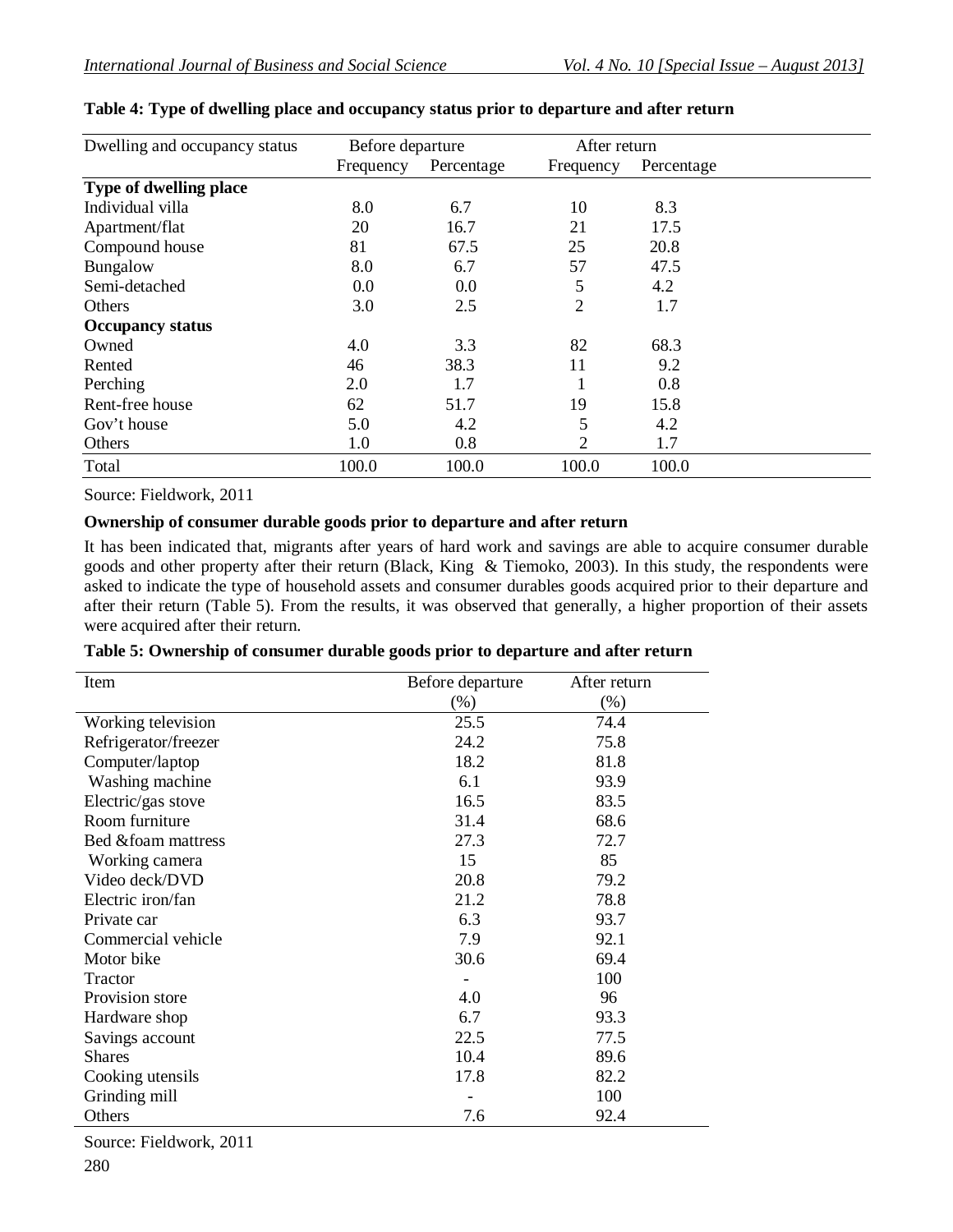For instance, among those respondents who said they had working televisions, about three-quarters were purchased after their return while a few (26%) were bought before their departure. Among respondents who indicated that they had purchased private cars, 94% were acquired after their return while a few (6.3%) were bought prior to their departure. These revelations are consistent with the observation made by Black et al. (2003) among Ghanaian and Ivorian returnees where a significant proportion of the respondents were able to purchase certain key assets after their return such as cars, refrigerators, furniture, telephones, computers or houses.

### **Destination region of stay and asset-holding status of respondents**

This section relates the respondents' destination abroad to their asset-holding status after their return. The rationale was to ascertain whether the destination region of the individual returnee had some influence on his or her asset-holding status. Results in Table 6 revealed that those who lived and worked in European countries had the highest asset-holding status compared to those who lived and worked in an African or American country. With regard to respondents who migrated to

|            | Destinations |            |  |
|------------|--------------|------------|--|
| Africa     | America      | Europe     |  |
| Percentage | Percentage   | Percentage |  |
| 61.4       | 87.5         | 90.3       |  |
| 38.6       | 12.5         | 9.7        |  |
| 100.0      | 100.0        | 100.0      |  |
|            |              |            |  |

#### **Table 6: Destination region of stay by asset-holding status of respondents**

Source: Fieldwork, 2011

European countries, over 90% said their asset-holding status had improved significantly after their return followed by those who travelled to American countries. In all, respondents who migrated to destinations in Africa had the lowest socio-economic status in terms of their assets acquired. The current observation could be reflective of the overwhelming level of inequities inherent in global resource sharing and the level of economic development between developed and developing countries.

#### **Length of stay abroad and asset-holding status of respondents**

It has been observed that returnees with longer stays abroad are more likely to have a higher asset holding status than those with shorter stays (Bovenkerk, 1974; Dustman, 2001). Within the context of this study, shorter stays migrants were those who resided abroad for less than 10 years while migrants who stayed longer were those returnees who stayed abroad for 10 years or more. To unravel this claim, a chi-square test for the hypothesis that there is no significant relationship between duration of stay abroad and asset-holding status of returnees indicated a significant relationship between length of stay abroad and asset status of return migrants (Table 7). This implies that return migrants' assets status can be predicted or explained in terms of their length of stay abroad. This is also confirmed in Table 8 which showed that return migrants with the longest duration of stay abroad had the highest asset status. For instance, for those who stayed abroad for 15 years and above, 100% of them were found to have improved asset-holdings status after their return followed by those who stayed between 10-14 years (94.4%). This evidence goes to confirm the observation made by King (1986) and Dustman (2001). It is obvious from Table 8 that respondents with the shortest length of stay (5-9 years) had the least asset-holding status after return.

#### **Table 7: Results of chi-square test**

|                              | Value  | df | Asymp. Sig $(2\text{-sided})$ |  |
|------------------------------|--------|----|-------------------------------|--|
| Pearson Chi-Square           | 29.156 |    | 0.000                         |  |
| Likelihood Ratio             | 34.437 |    | 0.000                         |  |
| Linear-by-Linear Association | 17.962 |    | 0.000                         |  |
| No of Valid Cases            | 120    |    |                               |  |
| Source: Fieldwork, 2011      |        |    |                               |  |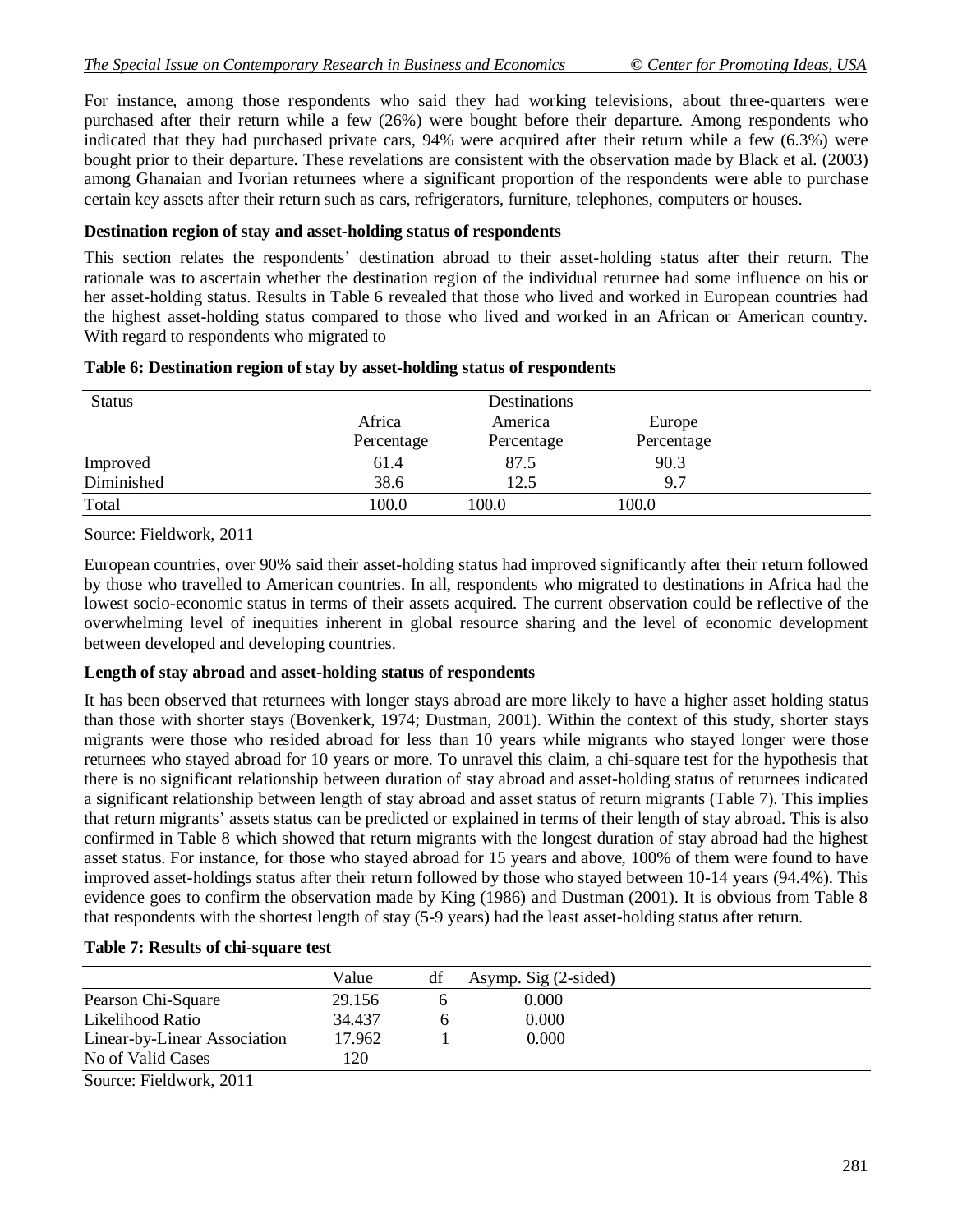| Rating of asset status |          | Length of stay (in yrs) |          | Total $(\%)$ |  |
|------------------------|----------|-------------------------|----------|--------------|--|
|                        | $5-9(%)$ | $10-14\%$               | $15+(%)$ |              |  |
| Improved               | 80       | 94.4                    | 100.0    | 84.2         |  |
| Remained unchanged     | 12.2     | 0.0                     | 0.0      | 9.2          |  |
| Diminished             | 7.8      | 5.6                     | 0.0      | 6.6          |  |
| Total                  | 100.0    | 100.0                   | 100.0    | 100.0        |  |
| N                      | 90       | 18                      | 12       | 120          |  |

|  |  | Table 8: Length of stay abroad by asset holding status of respondents |  |
|--|--|-----------------------------------------------------------------------|--|
|--|--|-----------------------------------------------------------------------|--|

Source: Fieldwork, 2011

## *Discussion and Conclusion*

The study examines the socio-economic status of return migrants to Ghana using the Berekum Municipality as a case. The study has shown that about 83% of the returnees were males who were mostly young (20-39 years) and were married (50%) and a significant proportion of them (36%) were engaged in trading or business activities. The analysis has established that some of the return migrants had obtained additional degrees and qualifications abroad. For instance, while none of the respondents before departure had a master's degree, after their return, the results showed that about 15.2% males as against 9.3% females obtained masters' degrees and the number of respondents who held diplomas and first degrees before departure also rose significantly. It was however observed that, male return migrants had higher educational level than their female counterparts which was consistent with national demographics where males generally have higher education than females (Ghana Statistical Service, 2002).

In terms of skills acquisition, the results have established that most of the respondents (84%) had acquired some skills overseas and the dominant skills gained were specialized technical skills (81%) such as construction and metal work which supports existing evidence by Taylor (1976), Thomas-Hope (1999) and Sjenitzer (2002) where most returnees among their study samples at return gained critical skills through international migration. The implication is that those return migrants possessing different skills and higher degrees can stimulate or support a knowledge-based economic development in Ghana if their skills and education are properly harnessed. Even the less skilled returnees had gained some international exposure and work experiences and could be useful for the socio-economic development of the nation. Regarding their occupational status, the results have shown that over 60% of the respondents ventured into trading or business activities and the number of unemployed before departure consisting 48% males and 57% females declined significantly to 12.1% males and 19.0% females after their return. The above finding is consistent with what Black and Ammassari (2003) had found where more than half (55%) of their study sample was self-employed particularly in business activities. The economic implication is that some of the respondents are likely to expand their businesses or launch new ones and employ others from the Municipality thereby reducing the level of unemployment in the area. There is also the likelihood that those who were unemployed after their return are likely to compete with non-migrants in the Municipality for existing job opportunities.

With respect to issues concerning housing, it was observed that a little above two-thirds owned houses after return. On assets acquired, a higher proportion brought home consumer durable goods such as TV sets, living room furniture, refrigerators, cars, and businesses as discussed in the conceptual framework (Figure 1). But it was discovered that those returnees who travelled to European destinations had the highest asset-holding status than those who travelled to American and African destinations. Results from a chi-square test of the hypothesis that there is no significant relationship between length of stay abroad and the asset-holding status of returnees showed a significant relationship between length of stay abroad and asset-holding status of return migrants. In general, due to migration abroad, the socio-economic conditions of the respondents had improved. One effect of the improved socio-economic status of the returnees is the propensity to create income differentials between return migrants and non-migrants households in the Municipality. Secondly, the improved socio-economic status of the returnees could serve as incentive for others (non-migrants) to also migrate abroad thereby impeding the government's effort to fight against the already high brain drain in the country. In conclusion, some of the returnees had acquired additional academic qualifications, foreign work experiences, and some skills abroad which are useful for their personal advancement and the socio-economic development of the country.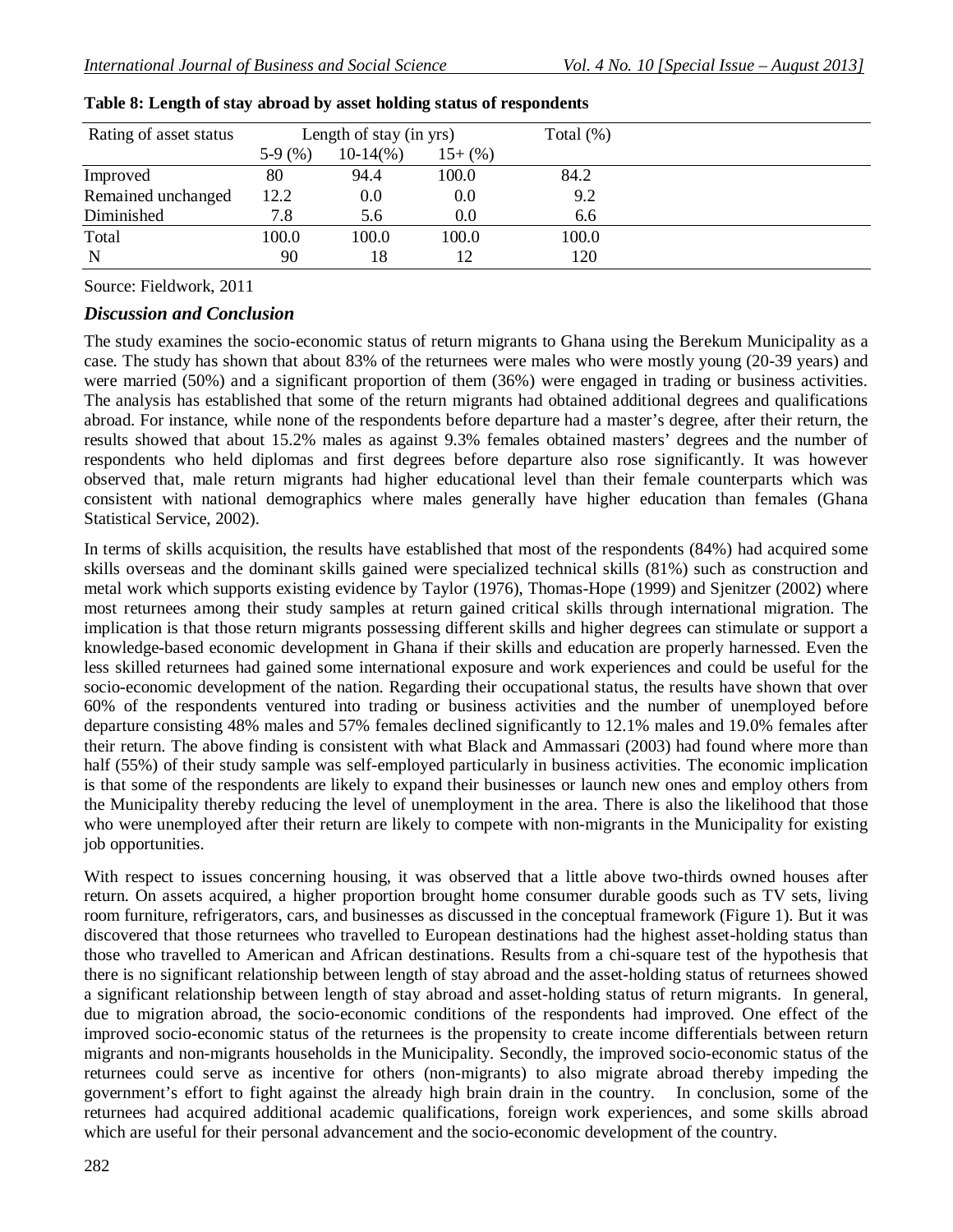International migration can no longer be viewed absolutely as a drain on sending countries but as one of the key survival strategies.

## *Policy Recommendations*

The study has revealed a number interesting results based upon which useful policies could be developed. In line with the main findings of this paper, the following policy recommendations are made: Among other things, the study has revealed that a high proportion of the returnees were in their active ages (young). They are therefore in their most economically active ages during which the experience gained could be put into useful purpose. It is therefore recommended that the country's economic development planners should factor return migrants into the scheme of things in Ghana's strive to achieve a middle-income status.

Furthermore, a special governmental effort should be made to attract skilled Ghanaian nationals in the diaspora to return home. This is important because some of the returnees as revealed by the study have accumulated substantial amounts of human capitals which represent a key potential for the socio-economic development of the nation. Provision of incentives such as access to credit facilities, job creation, tax reliefs, social assistance, and modernization of the country's investment climate are but a few that could be pursued to attract Ghanaians abroad to return home.

Again, government and all stakeholders involved in migration management such as International Organization for Migration (IOM) should through a multi-sectorial approach develop and implement comprehensive programmes such as post-arrival information and counseling and start-up support for returnees to facilitate optimum utilization of returnees' skills and resources for the benefit of both return migrants and society as a whole.

Moreover, future research regarding the socio-economic status of Ghanaian returnees should be replicated in other cities of the country in order to draw comparative analysis and generalization for the whole nation. Meanwhile, more detailed research could be carried out on each of the identified element that contributed to the improvement of the socio-economic status of returnees. This will help determine the relative importance of each of the capitals acquired.

## *References*

- Ammassari, S. and Black, S. (2001). *Harnessing the potential of migration and return to promote development: Applying concepts to West Africa, IOM migration* research series No. 5*.* Geneva, International Organization for Migration.
- Appleyard, R. (1992). "Migration and development: An unresolved relationship", *international migration,* 30 (3/4): 251-66.
- Appleyard, R. T. (1962). "Determinants of return migration: A socio-economic study of United Kingdom migrants who returned from Australia", *Econ. Rec,* 9: 352-682.
- Anarfi, J. K., Awusabo-Asare, K. & Nsowah-Nuamah, N. N. N. (1999). Push and pull factors of international migration: Country report, Ghana, Brussels, European Commission.
- Anarfi, J., Kwankye, S., Ababio, O. & Tiemoko, R. (2003). "Migration from and to Ghana: A background paper", development research centre on migration, *Globalization and poverty*, Working paper C4: 1-38, Available from http://www.migrationdrc.org/. [Last accessed January, 2011].
- Arif, G. M. & Irfan, M. (1997). "Return migration and occupational change: The case of Pakistani migrants returned from the Middle East", *The Pakistan development review*, 36 (1): 1-37.
- Ardovino, M. & Brown, M. (2008). *A brief literature review on the impact of circular migration: Brain gain, social capital, and transnational networks on international development,* USAID Knowledge Services Center (KSC), Washington DC, Available from http://pdf.usaid.gov/. [Last accessed January, 2011].
- Berekum Municipal Assembly (2007). Available from http://www.ghanadistricts.com/districts, [Last accessed January, 2011]
- Black, R., King, R., & Tiemoko, R. (2003). Migration, return and small enterprise development in Ghana: A Route out of poverty? *Sussex migration working paper, 9.*
- Bovenkerk, F. (1974). *The sociology of return migration: A bibliographic essay,* Publications of the research group on European migration problems, The Hague: Martinus Nijhoff.
- Brydon, L. (1992). Ghanaian women in the process of migration. In S. Chant (ed.), *Gender and migration in developing countries,* London and New York: Belhaven Press.
- Cassarino, J. P. (2004). "Theorizing return migration: The conceptual approach to return migrants revisited", *International journal on multicultural societies,* 6 (2): 253-279.